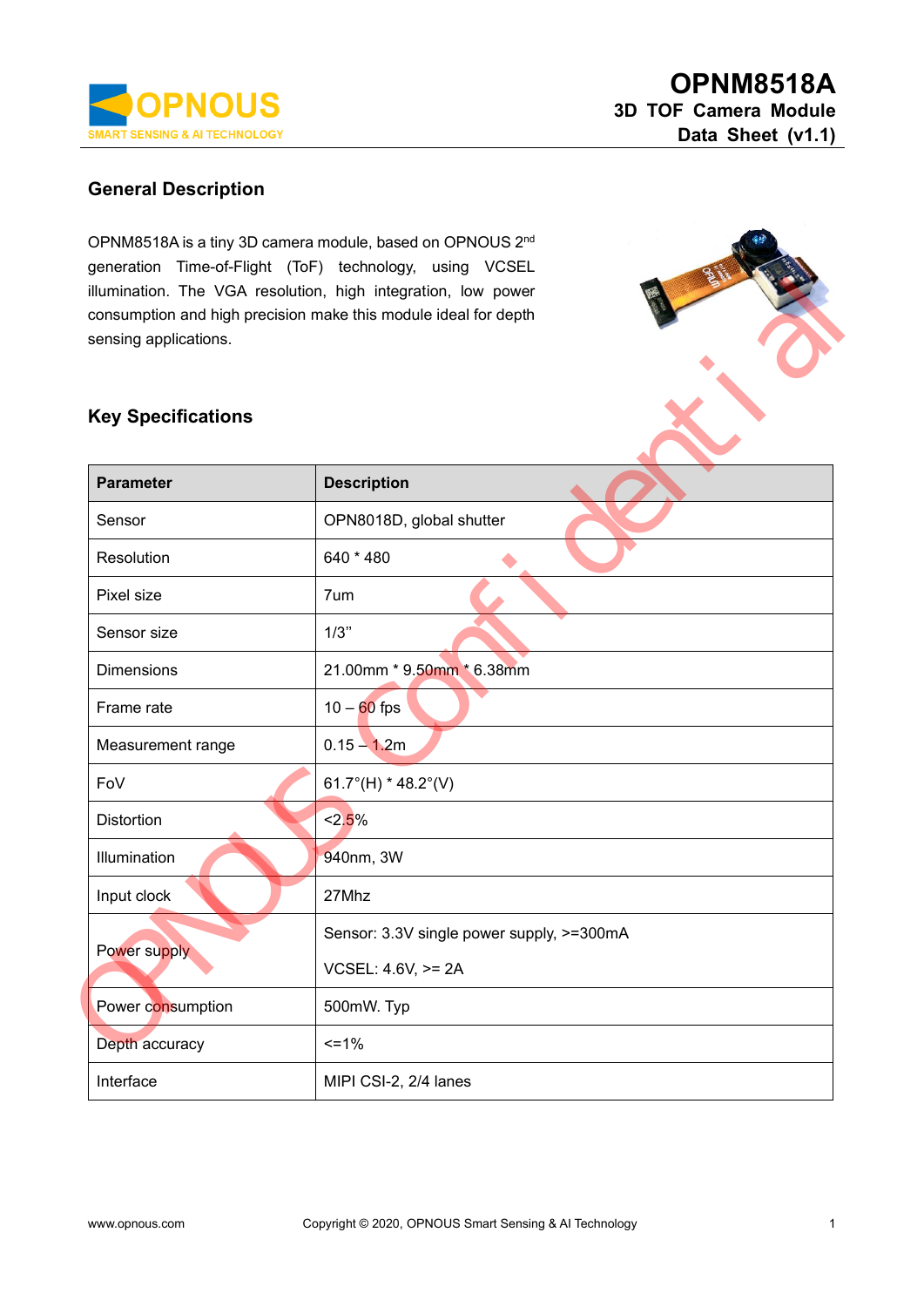

# **Typical Applications**

- ✓ 3D reconstruction
- ✓ Visual support for robot grippers
- ✓ Localization, tracking and identification of individuals (humans, animals)
- ✓ People counting and motion analysis

#### **Module Dimensions**



Module connector shown in above Figure:

- ✓ Part Number of module connector is AXE640124.
- ✓ Mating connector is AXE540127.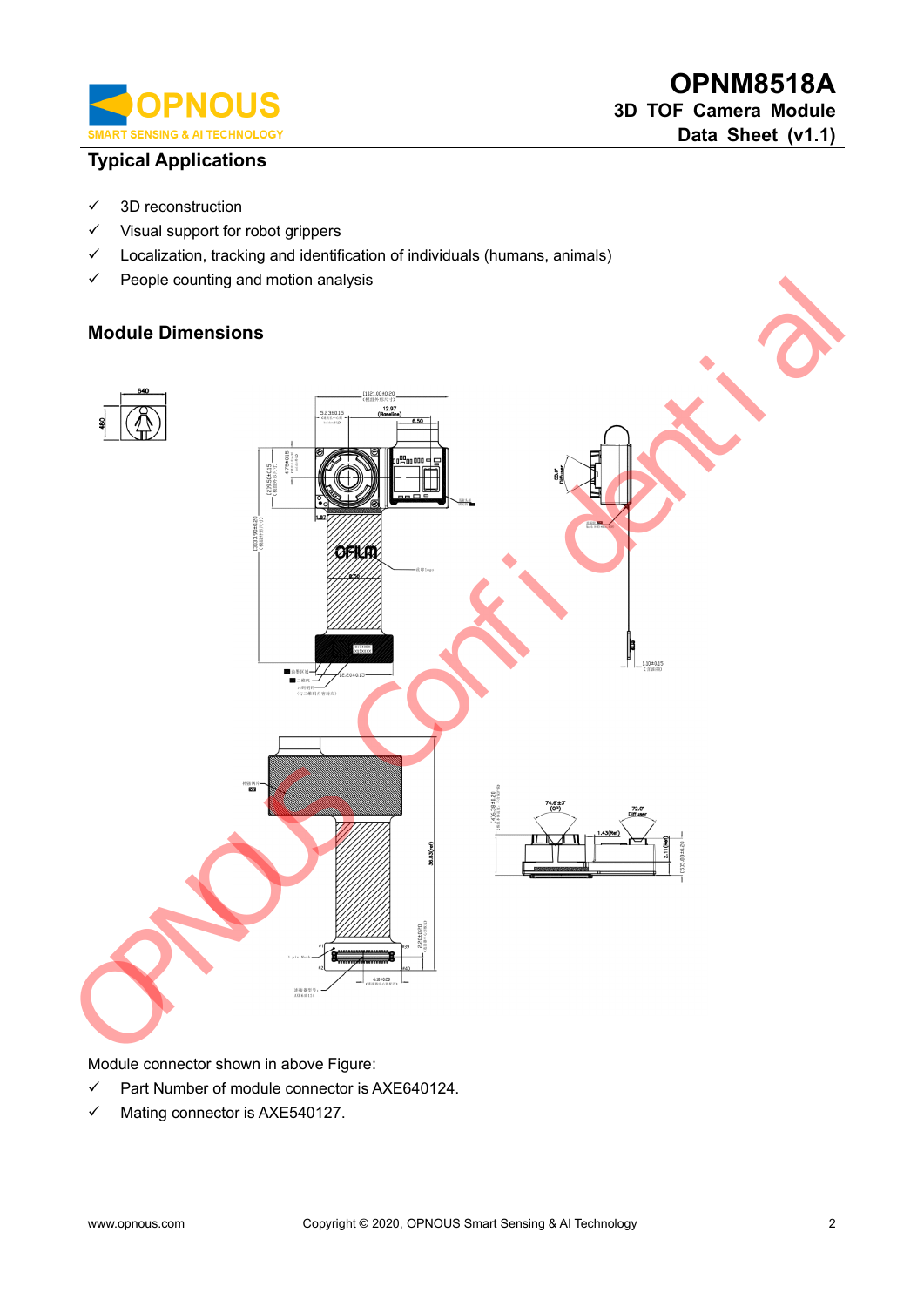

# **Pin Definitions**

| Pin No.        | Name             | Description                                    |  |
|----------------|------------------|------------------------------------------------|--|
| $\mathbf{1}$   | <b>VCSEL VDD</b> | <b>VCSEL Supply</b>                            |  |
| $\overline{2}$ | 3V3SNS           | 3.3V Power Supply                              |  |
| $\sqrt{3}$     | <b>VCSEL VDD</b> | <b>VCSEL Supply</b>                            |  |
| $\overline{4}$ | 3V3SNS           | 3.3V Power Supply                              |  |
| 5              | <b>VCSEL VDD</b> | <b>VCSEL Supply</b>                            |  |
| $6\,$          | 3V3              | 3.3V Power Supply                              |  |
| $\overline{7}$ | <b>SLV LSB</b>   | <b>Address Select</b>                          |  |
| 8              | <b>GND</b>       | Ground                                         |  |
| $\mathsf g$    | <b>GND</b>       | Ground                                         |  |
| 10             | <b>CLKP</b>      | CSI-2 non-inverting clock output.              |  |
| 11             | <b>MCLK</b>      | Reference Clock, 27MHz                         |  |
| 12             | <b>CLKN</b>      | CSI-2 inverting clock output                   |  |
| 13             | <b>GND</b>       | Ground                                         |  |
| 14             | <b>GND</b>       | Ground                                         |  |
| 15             | <b>IRQS</b>      | Sensor output interrupt                        |  |
| 16             | D <sub>OP</sub>  | CSI-2 non-inverting data output of data lane 0 |  |
| 17             | SPI SDI          | <b>SPI</b> Data in                             |  |
| 18             | <b>DON</b>       | CSI-2 inverting data output of data lane 0     |  |
| 19             | SPI_SDO          | SPI Data Out                                   |  |
| 20             | GND              | Ground                                         |  |
| 21             | SPI_SCLK         | SPI Clock                                      |  |
| 22             | D1P              | CSI-2 non-inverting data output of data lane 1 |  |
| 23             | SPI_CSN0         | SPI Selector 0                                 |  |
| 24             | D1N              | CSI-2 inverting data output of data lane 1     |  |
| 25             | GDRV             | Sync input                                     |  |
| 26             | GND              | Ground                                         |  |
| 27             | ERR              | Error indicator                                |  |
| 28             | D <sub>2</sub> P | CSI-2 non-inverting data output of data lane 2 |  |
| 29             | SCL              | CCI, Camera control interface                  |  |
| 30             | D <sub>2</sub> N | CSI-2 inverting data output of data lane 2     |  |
| 31             | SDA              | CCI, Camera control interface                  |  |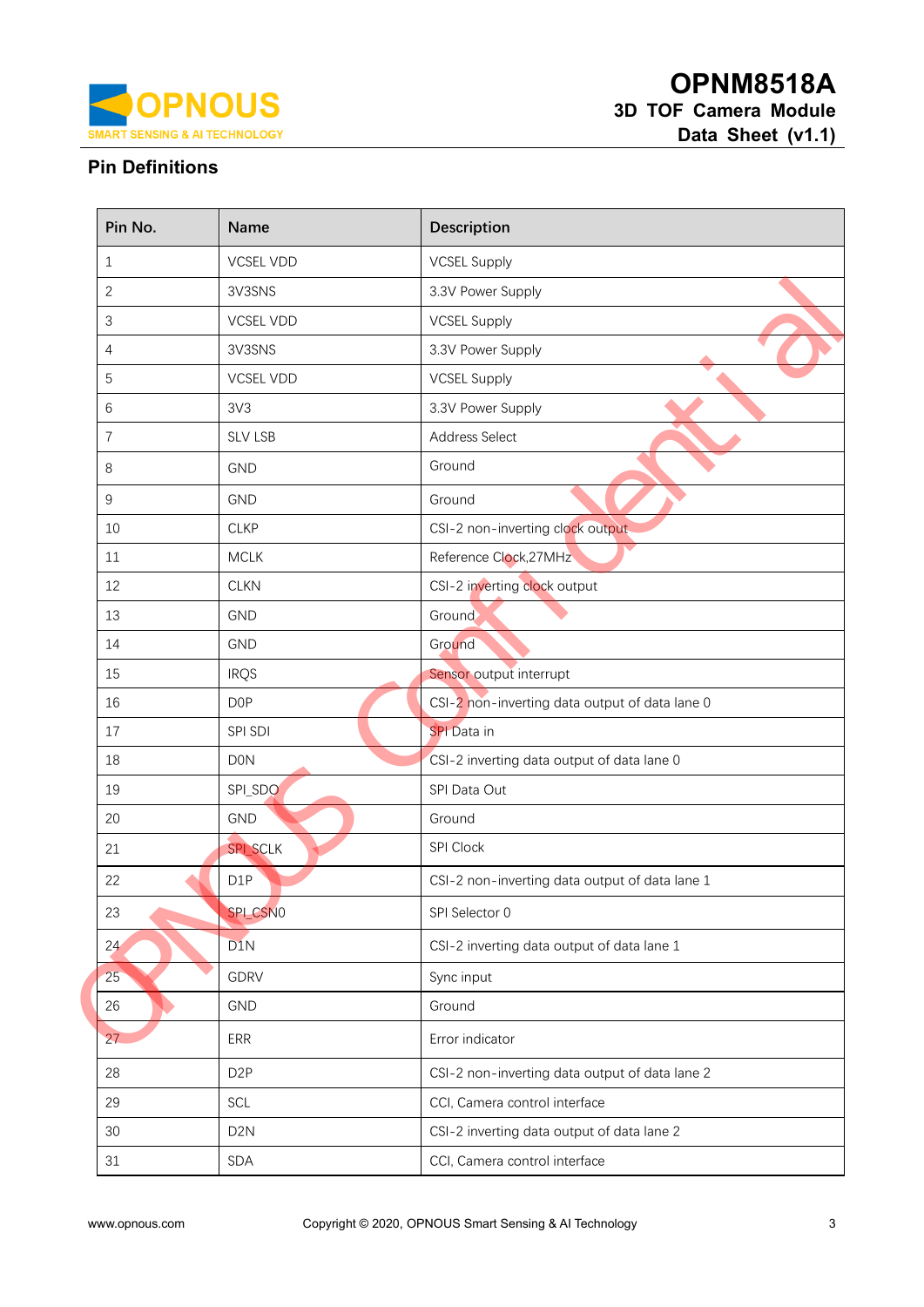

# **OPNM8518A 3D TOF Camera Module**

**Data Sheet (v1.1)**

|        |                    | Description                                    |
|--------|--------------------|------------------------------------------------|
| 32     | GND                | Ground                                         |
| 33     | GND                | Ground                                         |
| $34\,$ | D3P                | CSI-2 non-inverting data output of data lane 3 |
| 35     | <b>RSTN</b>        | Reset (active low)                             |
| 36     | D3N                | CSI-2 inverting data output of data lane 3     |
| 37     | SPI_SCN1           | SPI Selector 1                                 |
| 38     | GND                | $\bullet$<br>Ground                            |
| 39     | SPI_EN             | SPI interface enables                          |
| $40\,$ | $\mathsf{DRV\_EN}$ | VCSEL trigger signal output enable             |
|        |                    |                                                |
|        |                    |                                                |